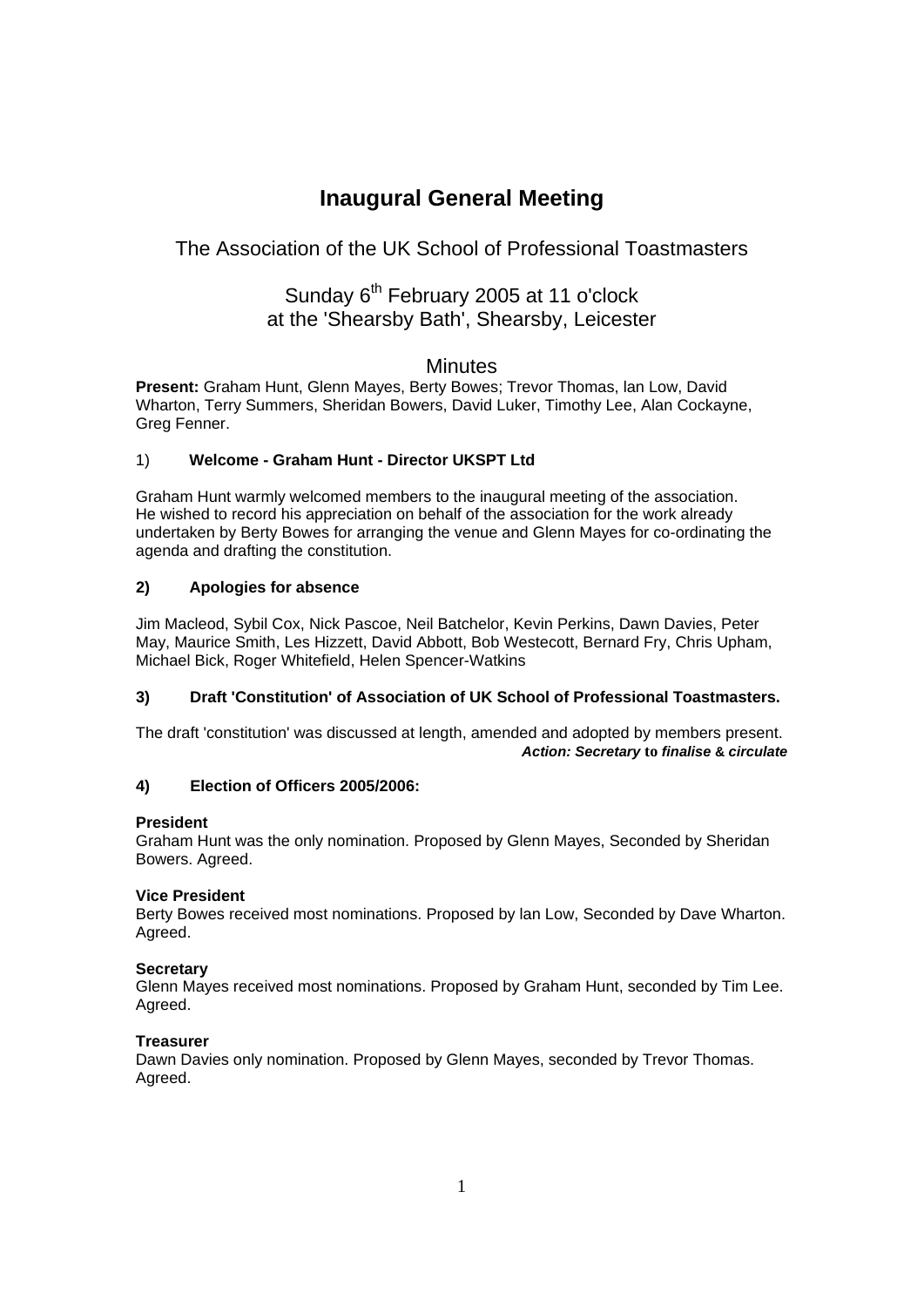#### **Social Secretaries (two)**

Alan Cockayne - Proposed by Graham hunt, seconded by Dave Wharton. Agreed. Jim Mac/eod - Proposed by Graham Hunt, seconded by Sheridan Bowers. Agreed.

#### **Committee Members (three)**

Sheridan Bowers - Proposed by Graham Hunt, seconded by lan Low. Agreed. Timothy Lee - Proposed by Berty Bowes, seconded by Graham Hunt. Agreed. Sybil Cox - Proposed by Graham Hunt, seconded by Greg Fenner. Agreed.

#### **5) Name of 'organisation'.**

Berty Bowes, (seconded by lan Low) proposed that, whilst retaining the full title of the 'Association of the UK School of Professional Toastmasters', the association adopts the abbreviation on 'A.S.T.' - Association of School of Toastmasters. Lengthy debate followed. The vote was 3 for the motion, 6 against with 3 abstentions. Agreed - abbreviation would be left to individual discretion - MAUKSPT or just AUKSPT - for those members who choose to use an abbreviated form.

#### **6) Application for membership of 'Toastmasters General Council'**

The President gave an update of the formal application for recognition by the TGC. The Agenda for 27 Feb 05 meeting was circulated. Agreed: Glenn Mayes & Sheridan Bowers would attend to put the case for the association. The President would be present but as a serving member of the TGC would need to absent himself from that part of the meeting. *Action: Secretary* **/** *Sheridan Bowers* 

The President introduced a 'proposed' Code of Ethics for the association for consideration. Following discussion it was agreed to circulate to full membership for comment & feedback. It was agreed that members of the association would sign up to a code of ethics as part of the conditions of membership.

#### *Action: Secretary* **to** *circulate.*

#### **7) Social Reunion Dinner** *I* **Dance.**

Agreed: The AGM would be followed by a social event for members and partners. Date for event will be 25<sup>th</sup> /26<sup>th</sup> Feb 2006. AGM on Saturday followed by evening black tie function. Members are expected to keep the weekend free, emergencies excepted, and attend. Social Secretaries to liaise and consider options / venues.

#### *Action: Alan Cockayne* **/** *Jim Macleod*

#### **8) Insurance**

Association public liability insurance due in May. Details awaited of premiums. Agreed costs to be divided pro-rata by members who use association's scheme. Secretary to liaise with President.

*Action: Secretary/President* 

#### **9) Officers' Collarette Badges**

The President proposed consideration of 'collarette' badges for executive members of association along lines of a 'bar' to add to existing 'UKSPT collarette for period of office. Agreed: Executive to consider options.

*Action: President*